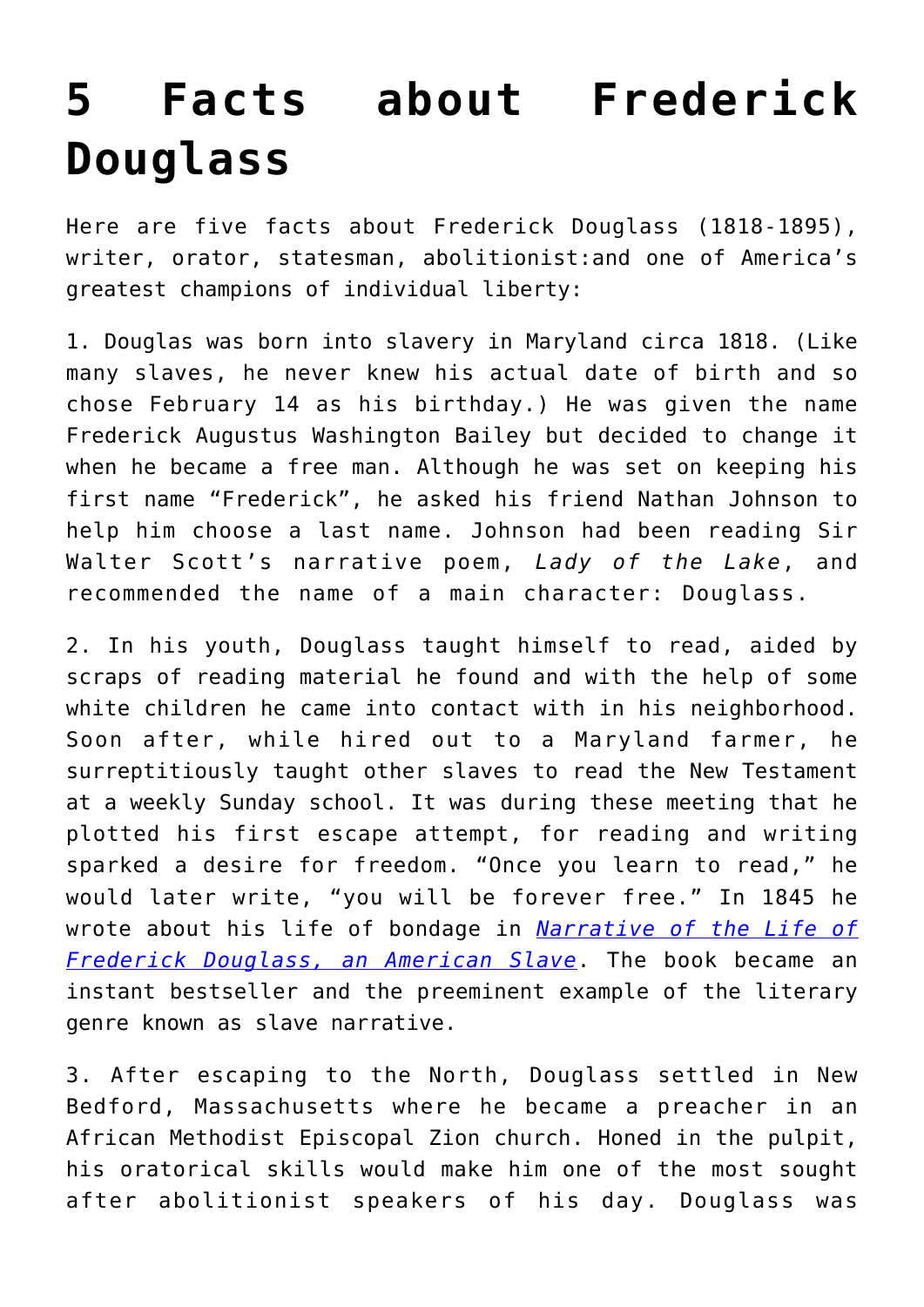[associated with a school of the antislavery movement](http://www.fdfi.org/fd3.html) that believed slavery should be ended through moral persuasion, and he attempted to use his writings and speaking events to educate slaveholders and Southerners about the evils of slavery.

4. Douglass spent nearly two years traveling in Great Britain speaking for the abolitionist cause. He was even encouraged to settle in England because his fame made it risky for him to return to the U.S., where federal law gave his slavemaster the right to seize Douglass. Two of his English friends, however, raised \$710.96 to buy his freedom. At the age of 28, Douglass finally became a free man.

5. Even before the Civil War brought an end to the American slavery, Douglass became active in the women's suffrage movement. He became so famous within the women's rights movement that in 1872 he was [nominated for Vice President of](http://nkaa.uky.edu/record.php?note_id=2950) [the United States](http://nkaa.uky.edu/record.php?note_id=2950) at the Equal Rights Party convention. Although he declined the nomination and refused to campaign, he became the first African American to be listed on a presidential election ballot. In 1888, he also received one vote from the Kentucky Delegation at the Republican Convention in Chicago, making him the first African American nominated to be a U.S. presidential candidate for a major political party (he had also received a single vote to be a U.S. presidential candidate during the National Liberty Party Convention in 1848).

—

*This [article](http://blog.acton.org/archives/91982-5-facts-about-frederick-douglass.html#at_pco=smlwn-1.0&at_si=5ae0c8533a7ad544&at_ab=per-2&at_pos=0&at_tot=1) has been republished with permission from The Acton Institute.*

*Dear Readers,*

*Big Tech is suppressing our reach, refusing to let us advertise and squelching our ability to serve up a steady*